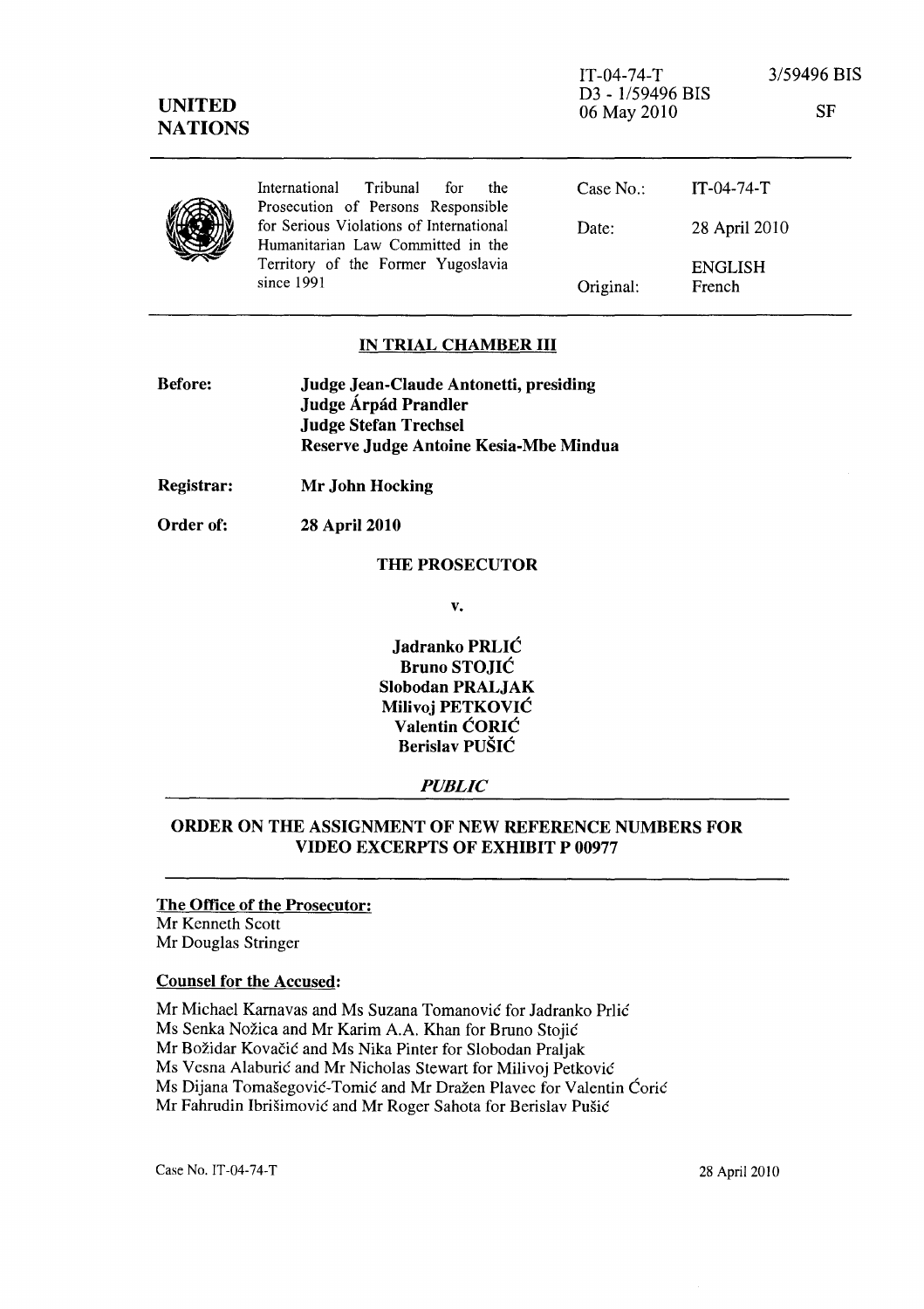TRIAL CHAMBER **III** ("Chamber") of the International Tribunal for the Prosecution of Persons Responsible for Serious Violations of International Humanitarian Law Committed in the Territory of the Former Yugoslavia since 1991 ("Tribunal"),

### *PROPRIO MOTU,*

NOTING the "Order to Admit Evidence Regarding Witness Nermin Malovic", rendered publicly by the Chamber on 14 March 2007 ("Order of 14 March 2007"), in which the Chamber admitted into evidence a video under reference number P 00977,

NOTING the "Order to Admit Evidence Regarding Witness DD", rendered publicly by the Chamber on 3 September 2007 ("Order of 3 September 2007"), in which the Chamber admitted into evidence a video under reference number P 00977,

CONSIDERING that the video shown at the hearing of 19 February 2007 by the Office of the Prosecutor ("Prosecution") during the testimony of Nermin Malovic<sup>1</sup> is a report filmed in Grabovica for TV5 concerning the liberation of detainees from Dretelj and/or Gabela, $2$  which was admitted into evidence by the Chamber under reference number P 00977 in the Order of 14 March 2007,

CONSIDERING that the video shown by the Prosecution at the hearing of 20 February 2007 during the testimony of Witness DD is a report filmed for CNN concerning the detention of Muslim men at Dretelj,<sup>3</sup> which was also admitted by the Chamber under reference number P 00977 in the Order of 3 September 2007,

CONSIDERING that in the *ecourt* system, the Exhibit bearing reference number P 00977 is entitled: "Compilation of video news reports about events in Bosnia, including Gabela, Dretelj and Stupni Do. Issued by SKY, ITN, CNN, BBC, HTV 1993" ("Video Compilation") and is, therefore, different from the two videos shown at the hearing during the testimony of Witness Nermin Malovic and Witness DD,

CONSIDERING that it would thus appear that there are three Exhibits bearing reference number P 00977; that the Video Compilation was not shown in court and

<sup>&</sup>lt;sup>1</sup> Hearing of 19 February 2007, transcript in French, ("T (F)"), p. 14343.

 $2$  Hearing of 19 February 2007, T (F), p. 14344.

 $3$  Hearing of 20 February 2007, T (F), pp. 14471 to 14473 (closed session).